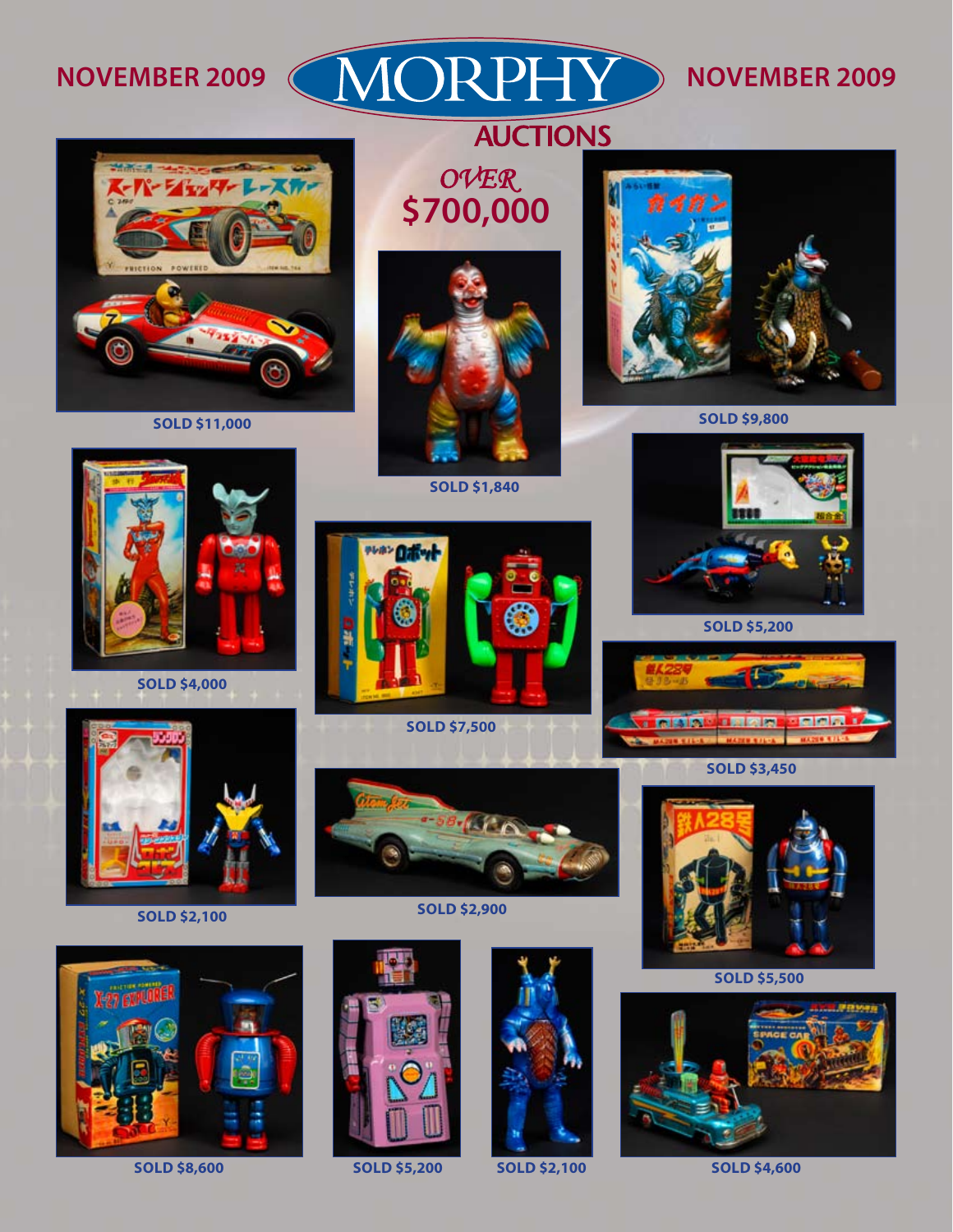| 1               | \$575.00             | 62              | \$143.75             | 125        | \$575.00             | 188        | \$143.75             | 249        | \$230.00             | 310        | \$172.50             |
|-----------------|----------------------|-----------------|----------------------|------------|----------------------|------------|----------------------|------------|----------------------|------------|----------------------|
|                 |                      |                 |                      |            |                      |            |                      |            |                      |            |                      |
| $\overline{2}$  | \$287.50             | 63              | \$143.75             | 126        | \$402.50             | 189        | \$230.00             | 250        | \$230.00             | 311        | \$201.25             |
| 3               | \$402.50             | 64              | \$287.50             | 127        | \$201.25             | 190        | \$230.00             | 251        | \$287.50             | 312        | \$172.50             |
| 4               | \$258.75             | 65              | \$258.75             | 128        | \$172.50             | 191        | \$230.00             | 252        | \$258.75             | 313        | \$201.25             |
| 5               | \$287.50             | 66              | \$143.75             | 129        | \$345.00             | 192        | \$115.00             | 253        | \$287.50             | 314        | \$316.25             |
| $\,6$           | \$517.50             | 68              | \$86.25              | 130        | \$115.00             | 193        | \$115.00             | 254        | \$517.50             | 315        | \$460.00             |
| $\overline{7}$  | \$402.50             | 69              | \$115.00             | 131        | \$345.00             | 194        | \$201.25             | 255        | \$172.50             | 316        | \$402.50             |
|                 |                      | 70              |                      |            |                      |            |                      |            |                      |            |                      |
| 8               | \$402.50             |                 | \$57.50              | 132        | \$632.50             | 195        | \$57.50              | 256        | \$632.50             | 317        | \$258.75             |
| 9               | \$517.50             | 71              | \$86.25              | 133        | \$143.75             | 196        | \$143.75             | 257        | \$345.00             | 318        | \$143.75             |
| $\overline{10}$ | \$115.00             | $\overline{72}$ | \$115.00             | 135        | \$258.75             | 197        | \$115.00             | 258        | \$402.50             | 319        | \$258.75             |
| 11              | \$287.50             | 73              | \$86.25              | 136        | \$57.50              | 198        | \$575.00             | 259        | \$1,380.00           | 320        | \$230.00             |
| 12              | \$86.25              | 74              | \$57.50              | 137        | \$143.75             | 199        | \$172.50             | 260        | \$747.50             | 321        | \$402.50             |
| 13              | \$172.50             | 75              | \$143.75             | 138        | \$86.25              | 200        | \$115.00             | 261        | \$345.00             | 322        | \$258.75             |
| 14              | \$143.75             | 76              | \$460.00             | 139        | \$172.50             | 201        | \$230.00             | 262        | \$258.75             | 323        | \$230.00             |
|                 |                      |                 |                      |            |                      |            |                      |            |                      |            |                      |
| 15              | \$115.00             | 77              | \$287.50             | 140        | \$86.25              | 202        | \$172.50             | 263        | \$517.50             | 324        | \$115.00             |
| 16              | \$57.50              | 78              | \$201.25             | 141        | \$201.25             | 203        | \$287.50             | 264        | \$143.75             | 325        | \$316.25             |
| 17              | \$143.75             | 79              | \$143.75             | 142        | \$115.00             | 204        | \$143.75             | 265        | \$402.50             | 326        | \$345.00             |
| 18              | \$115.00             | 80              | \$172.50             | 143        | \$115.00             | 205        | \$86.25              | 266        | \$201.25             | 327        | \$258.75             |
| 19              | \$230.00             | 81              | \$230.00             | 144        | \$86.25              | 206        | \$230.00             | 267        | \$230.00             | 328        | \$172.50             |
| 20              | \$86.25              | 82              | \$172.50             | 145        | \$143.75             | 207        | \$258.75             | 268        | \$230.00             | 329        | \$345.00             |
|                 |                      |                 |                      |            |                      |            |                      |            |                      |            |                      |
| 21              | \$115.00             | 83              | \$143.75             | 146        | \$86.25              | 208        | \$143.75             | 269        | \$172.50             | 330        | \$115.00             |
| 22              | \$258.75             | 84              | \$115.00             | 147        | \$86.25              | 209        | \$143.75             | 270        | \$258.75             | 331        | \$402.50             |
| 23              | \$201.25             | 85              | \$201.25             | 148        | \$86.25              | 210        | \$345.00             | 271        | \$402.50             | 332        | \$172.50             |
| 24              | \$115.00             | 86              | \$57.50              | 149        | \$86.25              | 211        | \$57.50              | 272        | \$115.00             | 333        | \$230.00             |
| 25              | \$115.00             | 87              | \$402.50             | 150        | \$143.75             | 212        | \$115.00             | 273        | \$201.25             | 334        | \$258.75             |
| 26              | \$115.00             | 88              | \$201.25             | 151        | \$115.00             | 213        | \$57.50              | 274        | \$460.00             | 335        | \$690.00             |
|                 |                      |                 |                      |            |                      |            |                      |            |                      |            |                      |
| 27              | \$115.00             | 89              | \$460.00             | 152        | \$287.50             | 214        | \$86.25              | 275        | \$402.50             | 336        | \$115.00             |
| 28              | \$57.50              | 90              | \$115.00             | 153        | \$28.75              | 215        | \$86.25              | 276        | \$977.50             | 337        | \$143.75             |
| 29              | \$575.00             | 91              | \$258.75             | 154        | \$57.50              | 216        | \$258.75             | 277        | \$402.50             | 338        | \$402.50             |
| 30              | \$287.50             | 92              | \$402.50             | 155        | \$57.50              | 217        | \$115.00             | 278        | \$920.00             | 339        | \$862.50             |
| 31              | \$517.50             | 93              | \$115.00             | 156        | \$28.75              | 218        | \$86.25              | 279        | \$2,070.00           | 340        | \$201.25             |
| $\overline{32}$ | \$575.00             | 94              | \$258.75             | 158        | \$115.00             | 219        | \$632.50             | 280        | \$5,175.00           | 341        | \$402.50             |
| 33              | \$230.00             | 95              | \$172.50             | 159        | \$86.25              | 220        | \$1,725.00           | 281        | \$920.00             | 342        | \$115.00             |
|                 |                      |                 |                      |            |                      |            |                      |            |                      |            |                      |
| 34              | \$460.00             | 96              | \$201.25             | 160        | \$115.00             | 221        | \$57.50              | 282        | \$460.00             | 343        | \$201.25             |
| 35              | \$460.00             | 97              | \$143.75             | 161        | \$86.25              | 222        | \$258.75             | 283        | \$517.50             | 344        | \$86.25              |
| 36              | \$632.50             | 98              | \$258.75             | 162        | \$86.25              | 223        | \$517.50             | 284        | \$143.75             | 345        | \$402.50             |
| 37              | \$1,495.00           | 99              | \$517.50             | 163        | \$115.00             | 224        | \$143.75             | 285        | \$345.00             | 346        | \$230.00             |
| 38              | \$86.25              | 100             | \$172.50             | 164        | \$115.00             | 225        | \$86.25              | 286        | \$115.00             | 347        | \$402.50             |
| 39              | \$230.00             | 101             | \$517.50             | 165        | \$86.25              | 226        | \$258.75             | 287        | \$402.50             | 348        | \$402.50             |
| 40              |                      | 102             |                      | 166        | \$57.50              |            |                      |            |                      |            |                      |
|                 | \$460.00             |                 | \$86.25              |            |                      |            |                      |            |                      |            |                      |
| 41              | \$143.75             |                 |                      |            |                      | 227        | \$115.00             | 288        | \$57.50              | 349        | \$201.25             |
| 42              |                      | 103             | \$115.00             | 167        | \$258.75             | 228        | \$115.00             | 289        | \$143.75             | 350        | \$57.50              |
| 43              | \$172.50             | 104             | \$287.50             | 168        | \$115.00             | 229        | \$86.25              | 290        | \$143.75             | 351        | \$258.75             |
|                 | \$143.75             | 105             | \$143.75             | 169        | \$230.00             | 230        | \$230.00             | 291        | \$143.75             | 352        | \$172.50             |
| 44              | \$230.00             | 106             | \$143.75             | 170        | \$28.75              | 231        | \$258.75             | 292        | \$258.75             | 353        | \$201.25             |
|                 |                      |                 |                      |            |                      |            |                      |            |                      |            |                      |
| 45              | \$201.25             | 108             | \$920.00             | 171        | \$86.25              | 232        | \$57.50              | 293        | \$201.25             | 354        | \$230.00             |
| 46              | \$115.00             | 109             | \$575.00             | 172        | \$143.75             | 233        | \$230.00             | 294        | \$258.75             | 355        | \$86.25              |
| 47              | \$57.50              | 110             | \$460.00             | 173        | \$86.25              | 234        | \$115.00             | 295        | \$460.00             | 356        | \$115.00             |
| 48              | \$86.25              | 111             | \$1,840.00           | 174        | \$115.00             | 235        | \$143.75             | 296        | \$230.00             | 357        | \$86.25              |
| 49              | \$201.25             | 112             | \$287.50             | 175        | \$57.50              | 236        | \$201.25             | 297        | \$201.25             | 358        | \$143.75             |
| 50              | \$86.25              | 113             | \$345.00             | 176        | \$230.00             | 237        | \$258.75             | 298        | \$345.00             | 359        | \$143.75             |
| 51              | \$86.25              | 114             | \$345.00             | 177        | \$201.25             | 238        | \$316.25             | 299        | \$316.25             | 360        | \$143.75             |
|                 |                      |                 |                      |            |                      |            |                      |            |                      |            |                      |
| 52              | \$172.50             | 115             | \$632.50             | 178        | \$201.25             | 239        | \$316.25             | 300        | \$316.25             | 361        | \$230.00             |
| 53              | \$201.25             | 116             | \$920.00             | 179        | \$172.50             | 240        | \$172.50             | 301        | \$316.25             | 362        | \$57.50              |
| $\overline{54}$ | \$86.25              | 117             | \$2,070.00           | 180        | \$201.25             | 241        | \$258.75             | 302        | \$201.25             | 363        | \$517.50             |
| 55              | \$172.50             | 118             | \$517.50             | 181        | \$115.00             | 242        | \$345.00             | 303        | \$172.50             | 364        | \$258.75             |
| 56              | \$316.25             | 119             | \$316.25             | 182        | \$230.00             | 243        | \$345.00             | 304        | \$230.00             | 365        | \$172.50             |
| 57              | \$57.50              | 120             | \$575.00             | 183        | \$143.75             | 244        | \$575.00             | 305        | \$86.25              | 366        | \$28.75              |
| 58              |                      |                 |                      | 184        |                      |            |                      | 306        |                      |            |                      |
|                 | \$460.00             | 121             | \$258.75             |            | \$460.00             | 245        | \$690.00             |            | \$86.25              | 368        | \$201.25             |
| 59              | \$143.75             | 122             | \$143.75             | 185        | \$201.25             | 246        | \$345.00             | 307        | \$345.00             | 369        | \$143.75             |
| 60<br>61        | \$143.75<br>\$201.25 | 123<br>124      | \$172.50<br>\$460.00 | 186<br>187 | \$258.75<br>\$115.00 | 247<br>248 | \$287.50<br>\$201.25 | 308<br>309 | \$143.75<br>\$258.75 | 370<br>371 | \$258.75<br>\$316.25 |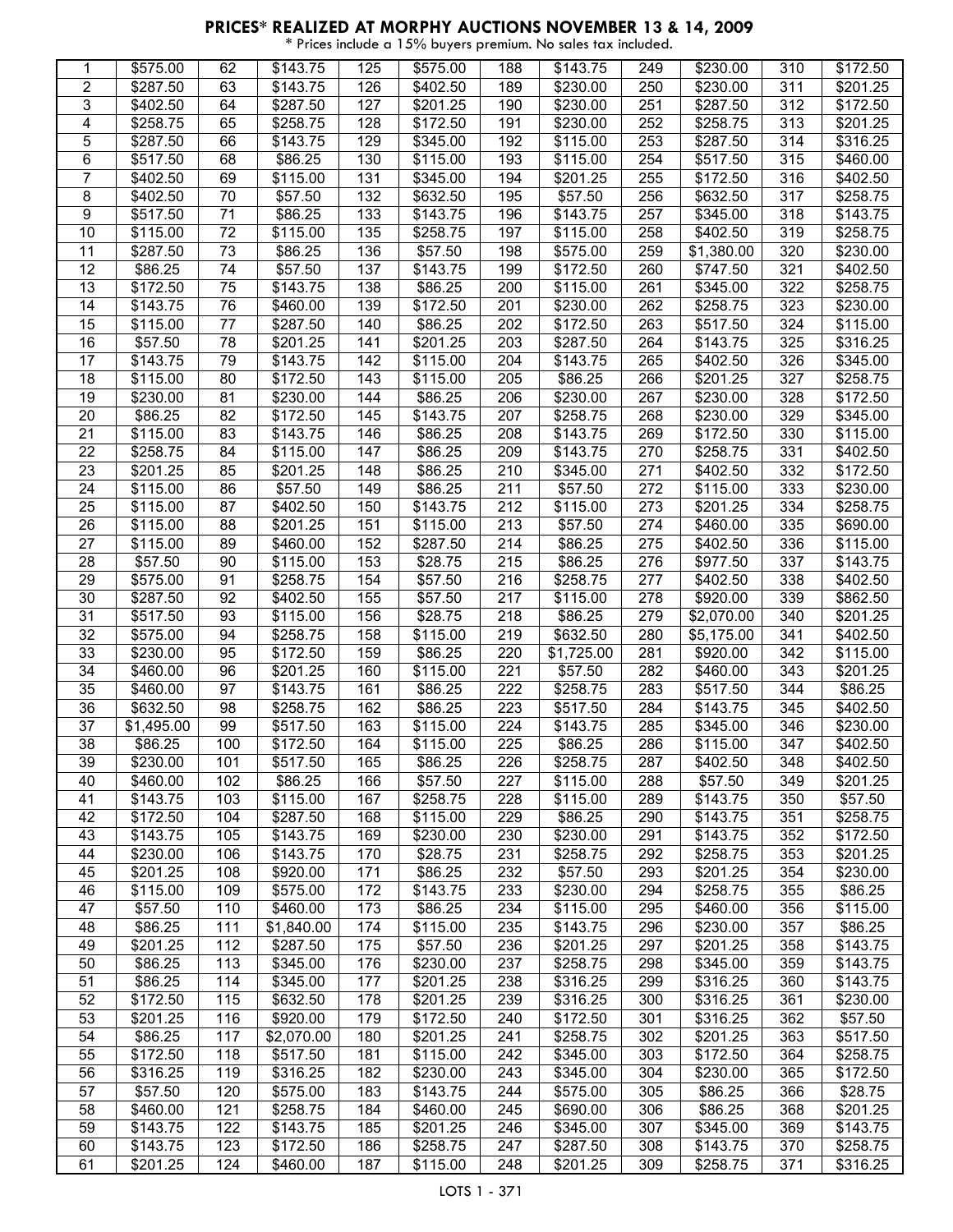| 372 | \$115.00             | 434              | $\overline{$}345.00$ | 495              | $\overline{$}258.75$ | 556  | \$57.50  | 618 | \$86.25          | 746 | \$230.00               |
|-----|----------------------|------------------|----------------------|------------------|----------------------|------|----------|-----|------------------|-----|------------------------|
| 373 | \$115.00             | 435              | \$172.50             | 496              | \$316.25             | 557  | \$115.00 | 619 | \$316.25         | 747 | \$805.00               |
| 374 | \$57.50              | 436              | \$115.00             | 497              | \$172.50             | 558  | \$86.25  | 620 | \$172.50         | 748 | \$862.50               |
| 375 | \$402.50             | 437              | \$86.25              | 498              | \$57.50              | 559  | \$316.25 | 621 | \$115.00         | 749 | \$201.25               |
| 376 | \$287.50             | 438              | \$143.75             | 499              | \$258.75             | 560  | \$460.00 | 623 | \$28.75          | 750 | \$172.50               |
| 377 | \$345.00             | 439              | \$86.25              | 500              | \$115.00             | 561  | \$57.50  | 624 | \$402.50         | 751 | \$230.00               |
| 378 | \$143.75             | 440              | \$86.25              | 501              | \$86.25              | 562  | \$172.50 | 625 | \$258.75         | 752 | \$316.25               |
| 379 | \$201.25             | 441              | \$201.25             | 502              | \$230.00             | 563  | \$747.50 | 626 | \$115.00         | 753 | \$201.25               |
| 380 | \$172.50             | 442              | \$143.75             | 503              | \$143.75             | 564  | \$115.00 | 627 | \$86.25          | 754 | \$287.50               |
| 381 | \$747.50             | 443              | \$287.50             | 504              | \$143.75             | 565  | \$977.50 | 628 | \$86.25          | 755 | \$402.50               |
| 382 | \$115.00             | 444              | \$28.75              | 505              | \$115.00             | 566  | \$57.50  | 629 | \$230.00         | 756 | \$115.00               |
| 383 | \$57.50              | 445              | \$28.75              | 506              | \$57.50              | 567  | \$57.50  | 630 | \$517.50         | 757 | \$28.75                |
| 384 |                      | 446              | \$28.75              | 507              | \$28.75              |      | \$632.50 | 631 | \$517.50         | 758 | \$747.50               |
|     | \$172.50             |                  |                      |                  |                      | 568  |          |     |                  |     |                        |
| 385 | \$201.25             | 447              | \$57.50              | 508              | \$115.00             | 569  | \$28.75  | 632 | \$402.50         | 759 | \$230.00               |
| 386 | \$28.75              | 448              | \$57.50              | 509              | \$57.50              | 570  | \$57.50  | 633 | \$115.00         | 760 | \$690.00               |
| 387 | \$86.25              | 449              | \$115.00             | 510              | \$345.00             | 571  | \$115.00 | 700 | \$230.00         | 761 | \$57.50                |
| 388 | $\overline{$}287.50$ | 450              | \$57.50              | 511              | \$57.50              | 572  | \$172.50 | 701 | \$201.25         | 762 | \$1,150.00             |
| 389 | \$172.50             | 451              | \$86.25              | 512              | \$143.75             | 573  | \$402.50 | 702 | \$230.00         | 763 | \$143.75               |
| 390 | \$230.00             | 452              | \$143.75             | 513              | \$115.00             | 574  | \$143.75 | 703 | \$172.50         | 764 | \$230.00               |
| 391 | \$115.00             | 453              | \$201.25             | $\overline{5}14$ | \$287.50             | 575  | \$230.00 | 704 | \$345.00         | 765 | \$143.75               |
| 392 | \$57.50              | 454              | \$28.75              | 515              | \$86.25              | 576  | \$172.50 | 705 | \$230.00         | 766 | \$287.50               |
| 394 | \$402.50             | 455              | \$86.25              | 516              | \$57.50              | 577  | \$143.75 | 706 | \$230.00         | 767 | \$517.50               |
| 395 | \$86.25              | 456              | \$28.75              | 517              | \$28.75              | 578  | \$172.50 | 707 | \$230.00         | 768 | \$747.50               |
| 396 | \$115.00             | 457              | \$57.50              | 518              | \$143.75             | 579  | \$57.50  | 708 | \$460.00         | 769 | \$1,035.00             |
| 397 | \$143.75             | 458              | \$57.50              | 519              | \$402.50             | 580  | \$86.25  | 709 | \$172.50         | 770 | \$1,610.00             |
| 398 | \$258.75             | 459              | \$143.75             | 520              | \$143.75             | 581  | \$86.25  | 710 | \$143.75         | 771 | \$747.50               |
| 399 | \$172.50             | 460              | \$86.25              | 521              | \$28.75              | 582  | \$115.00 | 711 | \$258.75         | 772 | \$862.50               |
| 400 | \$86.25              | 461              | \$57.50              | 522              | \$143.75             | 583  | \$517.50 | 712 | \$287.50         | 773 | \$460.00               |
| 401 | \$28.75              | 462              | \$57.50              | 523              | \$172.50             | 584  | \$345.00 | 713 | \$402.50         | 774 | \$3,450.00             |
| 402 | \$86.25              | 463              | \$57.50              | 524              | \$172.50             | 585  | \$172.50 | 714 | \$172.50         | 775 | \$690.00               |
| 403 | \$172.50             | 464              | \$86.25              | 525              | \$345.00             | 586  | \$632.50 | 715 | \$258.75         | 776 | \$115.00               |
| 404 | \$402.50             | 465              | \$57.50              | 526              | \$402.50             | 587  | \$172.50 | 716 | \$115.00         | 777 | \$1,265.00             |
| 405 | \$143.75             | 466              | \$57.50              | 527              | \$345.00             | 588  | \$230.00 | 717 | \$230.00         | 778 | \$143.75               |
| 406 | \$115.00             | 467              | \$460.00             | 528              | \$316.25             | 589  | \$172.50 | 718 | \$402.50         | 779 | \$115.00               |
| 407 | \$143.75             | 468              | \$143.75             | 529              | \$143.75             | 590  | \$172.50 | 719 | $\sqrt{$287.50}$ | 780 | \$345.00               |
| 408 | \$201.25             | 469              | \$115.00             | 530              | \$230.00             | 591  | \$258.75 | 720 | \$517.50         | 781 | \$517.50               |
|     |                      |                  |                      |                  |                      |      |          |     |                  |     |                        |
| 409 | \$230.00             | 470              | \$86.25              | 531              | \$86.25              | 592  | \$201.25 | 721 | \$143.75         | 782 | \$172.50               |
| 410 | \$201.25             | 471              | \$172.50             | 532              | \$172.50             | 593  | \$977.50 | 722 | \$316.25         | 783 | \$517.50               |
| 411 | \$201.25             | 472              | \$201.25             | 533              | \$201.25             | 595  | \$57.50  | 723 | \$316.25         | 784 | \$575.00               |
| 412 | \$143.75             | 473              | \$287.50             | 534              | \$201.25             | 596  | \$230.00 | 724 | \$201.25         | 785 | \$460.00               |
| 413 | \$287.50             | 474              | \$57.50              | 535              | \$115.00             | 597  | \$258.75 | 725 | \$172.50         | 786 | \$460.00               |
| 414 | \$316.25             | 475              | \$28.75              | 536              | \$258.75             | 598  | \$57.50  | 726 | \$201.25         | 787 | \$517.50               |
| 415 | \$402.50             | 476              | \$115.00             | 537              | \$86.25              | 599  | \$143.75 | 727 | \$143.75         | 788 | \$632.50               |
| 416 | \$747.50             | 477              | \$115.00             | 538              | \$862.50             | 600  | \$230.00 | 728 | \$143.75         | 789 | \$517.50               |
| 417 | \$747.50             | 478              | \$230.00             | 539              | \$172.50             | 601  | \$230.00 | 729 | \$258.75         | 790 | \$172.50               |
| 418 | \$575.00             | 479              | \$1,495.00           | 540              | \$201.25             | 602  | \$86.25  | 730 | \$143.75         | 791 | \$230.00               |
| 419 | \$402.50             | 480              | \$201.25             | 541              | \$86.25              | 602A | \$57.50  | 731 | \$172.50         | 792 | \$862.50               |
| 420 | \$230.00             | 481              | \$258.75             | 542              | \$201.25             | 603  | \$28.75  | 732 | \$57.50          | 793 | \$747.50               |
| 421 | \$115.00             | 482              | \$201.25             | 543              | \$287.50             | 604  | \$402.50 | 733 | \$201.25         | 794 | \$805.00               |
| 422 | \$316.25             | 483              | \$172.50             | 544              | \$115.00             | 605  | \$517.50 | 734 | \$143.75         | 795 | \$86.25                |
| 423 | \$201.25             | 484              | \$345.00             | 545              | \$143.75             | 606  | \$28.75  | 735 | \$143.75         | 796 | \$805.00               |
| 424 | \$115.00             | 485              | \$230.00             | 546              | \$460.00             | 607  | \$287.50 | 736 | \$258.75         | 797 | \$402.50               |
| 425 | \$345.00             | 486              | \$201.25             | 547              | \$57.50              | 608  | \$28.75  | 737 | \$143.75         | 798 | \$1,380.00             |
| 426 | \$517.50             | 487              | \$115.00             | 548              | \$230.00             | 609  | \$575.00 | 738 | \$172.50         | 799 | \$517.50               |
| 427 | \$345.00             | 488              | \$115.00             | 549              | \$28.75              | 610  | \$57.50  | 739 | \$230.00         | 800 | \$920.00               |
| 428 | \$805.00             | 489              | \$632.50             | 550              | \$517.50             | 611  | \$517.50 | 740 | \$201.25         | 801 | \$632.50               |
| 429 | \$345.00             | 490              | \$86.25              | 551              | \$28.75              | 612  | \$287.50 | 741 | \$115.00         | 802 | \$862.50               |
| 430 |                      | 491              | \$201.25             | 552              | \$201.25             | 613  |          | 742 | \$57.50          |     | $\overline{$}1,610.00$ |
|     | \$690.00             |                  |                      |                  |                      |      | \$172.50 |     |                  | 803 |                        |
| 431 | \$230.00             | 492              | \$258.75             | 553              | \$86.25              | 614  | \$172.50 | 743 | \$460.00         | 804 | \$1,840.00             |
| 432 | \$517.50             | 493              | \$115.00             | 554              | \$57.50              | 615  | \$143.75 | 744 | \$258.75         | 805 | \$1,955.00             |
| 433 | \$805.00             | $\overline{49}4$ | \$115.00             | 555              | \$575.00             | 616  | \$57.50  | 745 | \$345.00         | 806 | \$747.50               |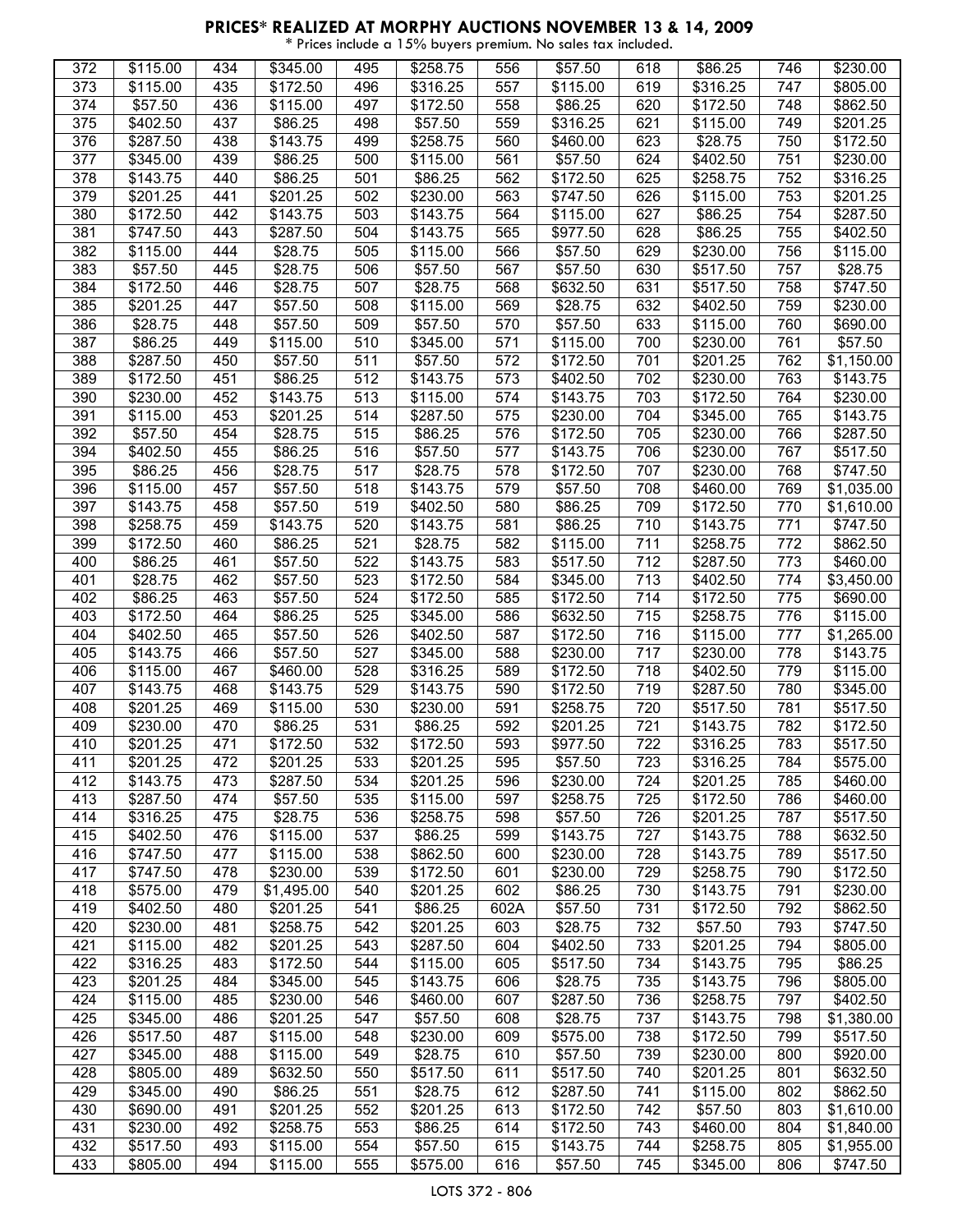| 807  | \$862.50             | 867 | \$517.50             | 929 | \$517.50   | 991  | \$230.00             | 1052 | \$230.00   | 1115 | \$431.25         |
|------|----------------------|-----|----------------------|-----|------------|------|----------------------|------|------------|------|------------------|
| 808  | \$2,300.00           | 868 | \$2,875.00           | 930 | \$460.00   | 992  | \$28.75              | 1053 | \$230.00   | 1116 | \$460.00         |
| 809  | \$10,925.00          | 869 | \$1,495.00           | 931 | \$402.50   | 993  | \$201.25             | 1054 | \$517.50   | 1117 | \$201.25         |
|      |                      |     |                      |     |            |      |                      |      |            |      |                  |
| 810  | \$632.50             | 870 | \$2,587.50           | 932 | \$345.00   | 994  | \$115.00             | 1055 | \$201.25   | 1118 | \$86.25          |
| 811  | \$143.75             | 871 | \$2,070.00           | 933 | \$517.50   | 995  | \$172.50             | 1056 | \$632.50   | 1119 | \$172.50         |
| 812  | \$1,840.00           | 872 | \$4,025.00           | 934 | \$316.25   | 996  | \$172.50             | 1057 | \$1,265.00 | 1120 | \$201.25         |
| 813  | \$316.25             | 873 | \$1,610.00           | 935 | \$230.00   | 997  | \$28.75              | 1058 | \$690.00   | 1121 | \$460.00         |
|      |                      |     |                      |     |            |      |                      |      |            |      |                  |
| 814  | \$2,587.50           | 874 | \$345.00             | 936 | \$143.75   | 998  | \$201.25             | 1059 | \$460.00   | 1122 | \$287.50         |
| 815  | \$2,070.00           | 875 | \$2,875.00           | 937 | \$28.75    | 999  | \$28.75              | 1060 | \$172.50   | 1123 | \$747.50         |
| 816  | \$862.50             | 876 | \$1,495.00           | 938 | \$201.25   | 1000 | \$143.75             | 1061 | \$143.75   | 1124 | \$115.00         |
| 817  | \$460.00             | 877 | \$1,380.00           | 939 | \$316.25   | 1001 | \$1,092.50           | 1062 | \$258.75   | 1125 | \$345.00         |
|      |                      |     |                      |     |            |      |                      |      |            |      |                  |
| 818  | \$575.00             | 878 | \$1,610.00           | 940 | \$575.00   | 1002 | \$230.00             | 1063 | \$258.75   | 1126 | \$402.50         |
| 819  | \$143.75             | 879 | \$920.00             | 941 | \$172.50   | 1003 | \$258.75             | 1064 | \$575.00   | 1127 | \$345.00         |
| 820  | \$920.00             | 880 | \$977.50             | 942 | \$115.00   | 1004 | \$316.25             | 1065 | \$57.50    | 1128 | \$115.00         |
| 821  | \$86.25              | 881 | \$862.50             | 943 | \$115.00   | 1005 | \$805.00             | 1066 | \$86.25    | 1129 | \$747.50         |
|      |                      |     |                      |     |            |      |                      |      |            |      |                  |
| 822  | \$316.25             | 882 | \$9,775.00           | 944 | \$172.50   | 1006 | \$402.50             | 1067 | \$747.50   | 1130 | \$1,265.00       |
| 823  | \$143.75             | 883 | \$201.25             | 945 | \$172.50   | 1007 | $\overline{$}201.25$ | 1068 | \$460.00   | 1131 | \$143.75         |
| 824  | \$57.50              | 884 | \$632.50             | 946 | \$287.50   | 1008 | \$316.25             | 1069 | \$977.50   | 1133 | \$402.50         |
| 825  | \$920.00             | 885 | \$805.00             | 948 | \$57.50    | 1009 | \$201.25             | 1070 | \$2,875.00 | 1134 | \$230.00         |
|      |                      |     | \$460.00             | 949 |            |      |                      | 1071 | \$460.00   |      |                  |
| 826  | \$86.25              | 886 |                      |     | \$86.25    | 1010 | \$402.50             |      |            | 1135 | \$316.25         |
| 827  | \$115.00             | 887 | \$230.00             | 950 | \$1,610.00 | 1011 | \$517.50             | 1072 | \$632.50   | 1136 | \$258.75         |
| 828  | \$86.25              | 888 | \$86.25              | 951 | \$230.00   | 1012 | \$258.75             | 1073 | \$172.50   | 1137 | \$230.00         |
| 829  | \$920.00             | 889 | \$287.50             | 952 | \$287.50   | 1013 | \$517.50             | 1074 | \$57.50    | 1138 | \$402.50         |
| 830  |                      | 890 |                      |     |            |      | \$2,587.50           |      |            | 1139 |                  |
|      | \$201.25             |     | \$201.25             | 953 | \$143.75   | 1014 |                      | 1075 | \$115.00   |      | \$115.00         |
| 831  | \$86.25              | 891 | \$172.50             | 954 | \$517.50   | 1015 | \$345.00             | 1076 | \$690.00   | 1140 | \$230.00         |
| 832  | \$86.25              | 893 | \$143.75             | 955 | \$143.75   | 1016 | \$632.50             | 1077 | \$316.25   | 1141 | \$115.00         |
| 833  | \$460.00             | 894 | \$172.50             | 956 | \$143.75   | 1017 | \$345.00             | 1078 | \$57.50    | 1142 | \$115.00         |
| 834  |                      | 895 |                      | 957 | \$143.75   | 1018 | \$460.00             | 1079 | \$86.25    | 1143 | \$86.25          |
|      | \$201.25             |     | \$230.00             |     |            |      |                      |      |            |      |                  |
| 835  | \$862.50             | 896 | \$258.75             | 958 | \$345.00   | 1019 | \$287.50             | 1080 | \$2,875.00 | 1144 | \$28.75          |
| 836  | \$747.50             | 897 | \$258.75             | 959 | \$143.75   | 1020 | \$517.50             | 1081 | \$316.25   | 1145 | \$345.00         |
| 837  | \$805.00             | 898 | \$143.75             | 960 | \$316.25   | 1021 | \$402.50             | 1082 | \$402.50   | 1146 | \$460.00         |
| 838  | \$747.50             | 899 | \$143.75             | 961 | \$575.00   | 1022 | \$230.00             | 1083 | \$1,035.00 | 1147 | \$575.00         |
|      |                      |     |                      |     |            |      |                      |      |            |      |                  |
| 839  | \$920.00             | 900 | \$143.75             | 962 | \$143.75   | 1023 | \$28.75              | 1084 | \$920.00   | 1148 | \$115.00         |
| 840  | \$862.50             | 901 | \$115.00             | 963 | \$287.50   | 1024 | \$316.25             | 1085 | \$5,175.00 | 1149 | \$230.00         |
| 841  | \$57.50              | 902 | \$172.50             | 964 | \$575.00   | 1025 | \$402.50             | 1086 | \$517.50   | 1150 | \$287.50         |
| 841A | \$57.50              | 903 | \$115.00             | 965 | \$747.50   | 1026 | \$316.25             | 1087 | \$1,840.00 | 1151 | \$575.00         |
|      |                      |     |                      |     |            |      |                      |      |            |      |                  |
| 842  | $\overline{$}143.75$ | 904 | \$230.00             | 966 | \$316.25   | 1027 | \$632.50             | 1088 | \$201.25   | 1152 | \$920.00         |
| 843  | \$632.50             | 905 | \$57.50              | 967 | \$1,035.00 | 1028 | \$172.50             | 1089 | \$258.75   | 1153 | \$402.50         |
| 844  | \$172.50             | 906 | \$143.75             | 968 | \$575.00   | 1029 | \$805.00             | 1090 | \$230.00   | 1154 | \$1,955.00       |
| 845  | \$172.50             | 907 | \$172.50             | 969 | \$460.00   | 1030 | \$2,300.00           | 1091 | \$402.50   | 1155 | \$345.00         |
|      |                      |     |                      |     |            |      |                      |      |            |      |                  |
| 846  | \$143.75             | 908 | \$143.75             | 970 | \$287.50   | 1031 | \$172.50             | 1092 | \$517.50   | 1156 | $\sqrt{$258.75}$ |
| 847  | \$345.00             | 909 | \$316.25             | 971 | \$316.25   | 1032 | \$201.25             | 1093 | \$115.00   | 1157 | \$143.75         |
| 848  | \$1,092.50           | 910 | \$201.25             | 972 | \$230.00   | 1033 | \$316.25             | 1094 | \$172.50   | 1158 | \$402.50         |
| 849  | \$287.50             | 911 | \$230.00             | 973 | \$201.25   | 1034 | \$517.50             | 1095 | \$316.25   | 1159 | \$805.00         |
|      |                      | 912 | \$172.50             | 974 | \$575.00   |      |                      |      |            |      |                  |
| 850  | \$575.00             |     |                      |     |            | 1035 | \$86.25              | 1096 | \$920.00   | 1160 | \$1,092.50       |
| 851  | \$1,265.00           | 913 | $\overline{$}143.75$ | 975 | \$460.00   | 1036 | \$172.50             | 1097 | \$805.00   | 1161 | \$4,600.00       |
| 852  | \$632.50             | 914 | \$143.75             | 976 | \$402.50   | 1037 | \$143.75             | 1098 | \$805.00   | 1162 | \$690.00         |
| 853  | \$345.00             | 915 | \$143.75             | 977 | \$258.75   | 1038 | \$230.00             | 1099 | \$632.50   | 1163 | \$1,610.00       |
| 854  | \$517.50             | 916 | \$143.75             | 978 | \$143.75   | 1039 | \$172.50             | 1100 | \$747.50   | 1164 | \$1,150.00       |
|      |                      |     |                      |     |            |      |                      |      |            |      |                  |
| 855  | \$862.50             | 917 | \$172.50             | 979 | \$57.50    | 1040 | \$402.50             | 1101 | \$460.00   | 1165 | \$3,162.50       |
| 856  | \$575.00             | 918 | \$115.00             | 980 | \$172.50   | 1041 | \$920.00             | 1102 | \$977.50   | 1166 | \$402.50         |
| 857  | \$1,265.00           | 919 | \$115.00             | 981 | \$287.50   | 1042 | \$402.50             | 1105 | \$115.00   | 1167 | \$2,070.00       |
| 858  | \$460.00             | 920 | \$115.00             | 982 | \$115.00   | 1043 | \$402.50             | 1106 | \$201.25   | 1168 | \$345.00         |
|      |                      |     |                      |     |            |      |                      |      |            |      |                  |
| 859  | \$6,325.00           | 921 | \$143.75             | 983 | \$86.25    | 1044 | \$1,955.00           | 1107 | \$345.00   | 1169 | \$287.50         |
| 860  | \$575.00             | 922 | \$230.00             | 984 | \$258.75   | 1045 | \$977.50             | 1108 | \$201.25   | 1170 | \$1,955.00       |
| 861  | \$632.50             | 923 | \$201.25             | 985 | \$316.25   | 1046 | \$201.25             | 1109 | \$86.25    | 1171 | \$862.50         |
| 862  | \$172.50             | 924 | \$460.00             | 986 | \$287.50   | 1047 | \$258.75             | 1110 | \$86.25    | 1172 | \$258.75         |
|      |                      |     |                      |     |            |      |                      |      |            |      |                  |
| 863  | \$316.25             | 925 | \$258.75             | 987 | \$345.00   | 1048 | \$230.00             | 1111 | \$86.25    | 1173 | \$747.50         |
| 864  | \$920.00             | 926 | \$460.00             | 988 | \$345.00   | 1049 | \$143.75             | 1112 | \$258.75   | 1174 | \$747.50         |
| 865  | \$316.25             | 927 | \$345.00             | 989 | \$201.25   | 1050 | \$201.25             | 1113 | \$258.75   | 1175 | \$3,162.50       |
| 866  | \$632.50             | 928 | \$345.00             | 990 | \$143.75   | 1051 | \$920.00             | 1114 | \$258.75   | 1176 | \$230.00         |
|      |                      |     |                      |     |            |      |                      |      |            |      |                  |